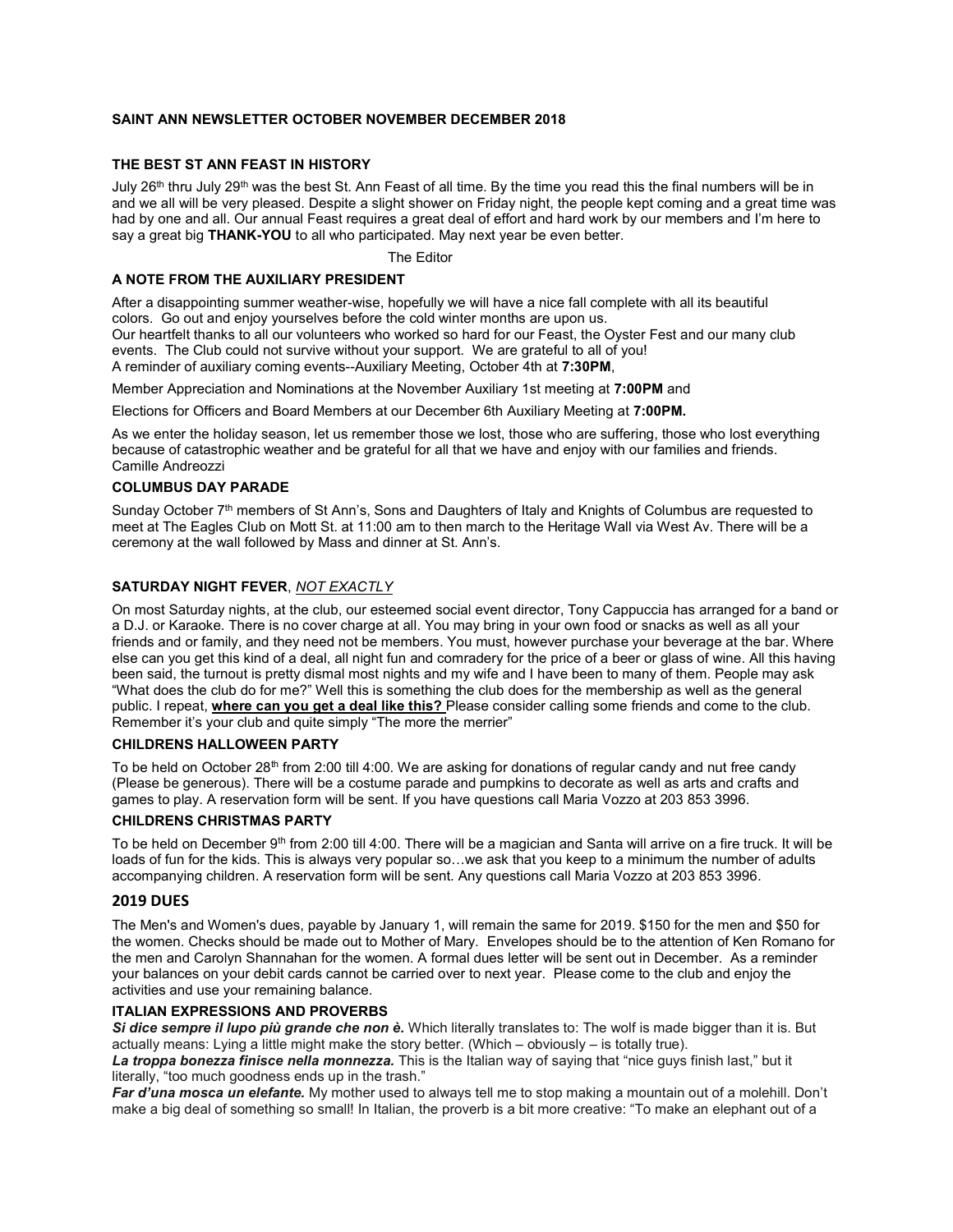fly."

La famiglia è la patria del cuore. Which means: home (or in this case, family) is where the heart is. Senza tentazioni, senza onore. Translation: Where there is no temptation there is no glory. Or, you have to overcome a few obstacles for real success.

Quando finisce la partita il re ed il pedone finiscono nella stessa scatola. The English translation would be: When you finish the game, the king and pawn end up in the same box. In other words: we all meet the same end. Omangiar questa minestra o saltar questa finestra. This literally means "Either eat this soup or jump out of this window," better known in English as "you can take it or leave it." Of course, the Italian version has to incorporate food! Lagatta frettolosa ha fatto i gattini ciechi. The most literal translation here would be "The hasty cat gave birth to blind kittens." In other words, doing something too quickly can result in less-than-perfect results.

AI povero mancano tante cose, all'avaro tutte. This is literally Italian for "the poor man is lacking many things, the greedy man all." In English, it would be a warning that the greedy are never satisfied.

Cuando l'amico chiede, non v'è domani. When a friend asks, there is no tomorrow.

## Christmas Eve Dinner by Jillian Howe

I am fifty percent Italian and live with my mother, father, brother and grandmother. My mother and grandmother are both one hundred percent red, white and green and hold their heritage close to their hearts. December is the start of the constant bustling around for the holidays. However, my family starts preparing earlier than that. As soon as Thanksgiving comes to a close, Christmas is the only light at the end of the tunnel. We get ready for our annual Christmas trip to Arthur Avenue in the Bronx.

I joined my brother, mother and grandmother in our van early that morning. The windows were cracked just enough to allow a crisp breeze to keep us cool as we started our journey. We arrived in Little Italy with one mission in mind. The goal was to buy all the ingredients and Christmas Eve dinner essentials listed on the folded up sketch paper in the most efficient way possible. Our first stop was the main market. Noise filled the room as we walked into the market and found our way to the fruit. the fruit was aligned in such a way that it almost looked like a painting you would hang above your kitchen counter. The colors were vibrant making it difficult to choose the ripest, sweetest looking oranges and grapes. We filled our basket, checked fruit off our list and moved down the crowded aisles to the vegetable section. We came across the string beans and broccoli hidden next to the abundance of potatoes. My brother made a face, the kind little kids make when an unfamiliar food appears on their dinner plate, grossed out and unamused. He wasn't much of a veggie eater and now everyone in the market could tell. I drew a thin black line though the listed vegetables and folded the paper back up. The next stop was the pasta section. I never saw so many different types of pasta in one place before. I grabbed the linguini and carefully placed it in the basket. We were going at a good pace as we continued to cross items off our list.

Next, we arrived at Madonna Bread Store. The air was thick with the scent of the freshly baked bread. The store was filled with people shoulder to shoulder. My grandmother purchased an assortment of breads for the big dinner. The bags were getting heavy so we walked back got the car to unload our packages. With empty hands, we continued our mission moving on to the most important part of the trip.

I plugged my nose as we approached the Randazzo Fish Market. The store was overflowing onto the sidewalk with a wide variety of fish. This was my least favorite store mainly because the scent wasn't anywhere close to that of the bread store, and the fish were looking at me with their lifeless eyes. I stood with my brother outside like we always did watching the lobsters head butt each other in the small tank in the window. When my mother and grandmother exited the store, they were struggling to carry all the bags. We reached out and took some of the bags from them. They bought mussels, clams, lobster tails, calamari, shrimp, scallops and scungilli. It's clear to see with Christmas carols and ornaments on evergreen trees comes an abundance of fish for the Italians.

December 24th is a day my family stresses about for weeks but always thankful for it once everything all comes together. The sound of my dad's voice woke me up as he opened my bedroom door and turned on my light. I headed downstairs and my eyes closed as I yawned at the kitchen table. Before I could make breakfast, my mother was already going over the day's game plan. Christmas Eve turns my mother into a military general! As long as everyone does what she says and does it in a timely fashion, no one will get hurt. Everyone was given an assignment. I was in charge of setting the dining room table; my brother was on vacuum duty and the rest of the family started their chores. I folded each cloth napkin neatly and rested it up against the china dishes. I was extra careful when taking out the china and stemware since both were wedding gifts for my parents and only used on holidays and special occasions. As usual, I complained that my brother was given the easier job but I know everything would be shattered by the time he finished. I could hear my mother stressing in the other room but I smiled as I went into the kitchen and told her the dining room was perfect. I sprinted up the stairs to take my shower and dress in my deep red sweater and black pants.

I was brushing my hair when the doorbell rang. Down the stairs I went and opened the door. Standing outside were my aunts and uncles. They each greeted my brother and I with a big hug and a wet kiss! I led them inside as I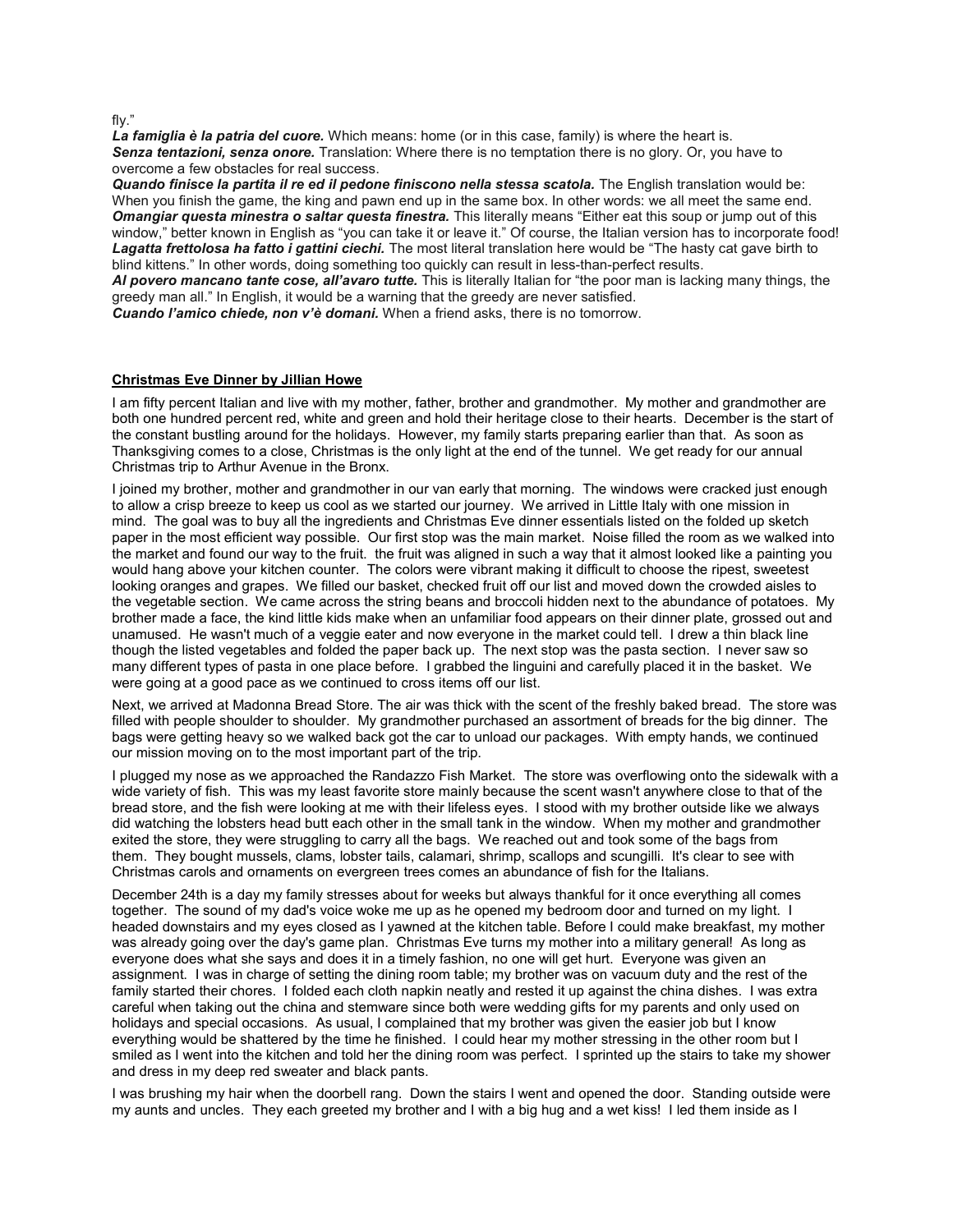attempted to rub off the brown lipstick my aunts left on my cheeks. When everyone arrived, they went into the dining room and complimented the decorations we had throughout the house.

We all joined hands and said grace thanking God for the food on the table and good people around us. My grandmother got up and went into the kitchen. When she returned, she was holding a large bowl. You can't have Christmas Eve dinner without zuppa di pesce. The room was filled with loud conversation and praise of my grandmother's cooking. Everyone ate so fast it felt as if I blinked and the bowl was empty. Four fish down, three to go. The second course was fried calamari, Italian shrimp salad, baked scallops, potatoes, broccoli and my great grandmother's Christmas Eve salad with oranges. I don't usually eat a lot of fish but I must admit it's hard to say no to this meal.

Once dinner was finished, my brother and I helped clear the table and brought out the many desserts and coffee. I always looked forward to this part of the night. The room was filled with a peaceful feeling and the quiet voices of family catching up since the last time we all got together. Before we knew it, the time had come to say our goodbyes.

The seven fish Christmas Eve dinner will always be an important tradition to me. My grandmother has taught me so much about family values and culture and for that I am extremely grateful. I hope to continue this tradition with my family in the future and learn how to prepare the dinner from my grandmother. I will never forget the memories made throughout the years and to look forward to the bustling mornings and relaxing evenings of December 24th.

## MENS NEW MEMBERS

Robert Fahey sworn in on July 11, 2018 sponsored by Peter Napolitano

Steve Marsan sworn in on July 11, 2018 sponsored by Ralph Allegretta

Michael Stromandnoli 1st Reading October 3 sponsored by Lou Caruso

Nick Kantzas 1st reading October 3, 2018 sponsored by Lou Caruso

Salvatore Salta will be sworn in on October 3, 2018

## LADIES NEW MEMBER

Angela McCabe sponsored by Marian Barbieri

## ATTENTION ALL LADIES

Toni Wallace is now using a new phone number for all club business and it is 203 984 2930. Please use this number to make reservations and any other club business. Make a note and thank you.

#### ANNUAL GAME DINNER

The annual game dinner will be held on January 10, 2019 at 7:00 pm. There will be the usual fare and the cost is \$45.00. Please contact Giuseppe (Joe) Tamburro at 203 515 2163. As you know this dinner always sells out very fast so to ensure your place contact Joe ASAP.

## ADDDRESS CHANGES AND E-MAIL ADDRESSES

In an effort to bring the club more into the electronic age we are asking that anyone with an e-mail address, who hasn't done so already, to please send it to Ken Romano. His e-mail address is rmyken@aol.com. We will use these addresses to update events and schedules as well as save postage and be able to keep members informed on a timely basis.

If you move and need to change your physical address contact Carol Shannahan at 203-846-2140 or email her at Shannahan776@gmail.com.

#### PLEASE READ

Anyone wishing to contribute to this newsletter is encouraged to do so. Please contact Eric Fleisch at 847-7669 or by e-mail at BIGE101@ optonline.net. The next edition will be sent on or about January 1, 2019

#### SICK OR HOSPITALIZED MEMBERS

If you know any member that is sick or hospitalized please bring it to the attention of the Board of Directors or Eric Fleisch at 847-7669 or by e-mail at BIGE101@ optonline.net. For the ladies contact Barbara Antonelli at (203) 866- 3953. A gift basket and card will be sent. If anyone knows of an Auxiliary member who has been permanently placed in a nursing home please contact Betty Brink with the information at (203) 847-8133. We would like to keep in touch with them by sending a card.

#### **OFFICERS**

President Micandro Cappuccia<br>Vice President Mike Gabriele Vice President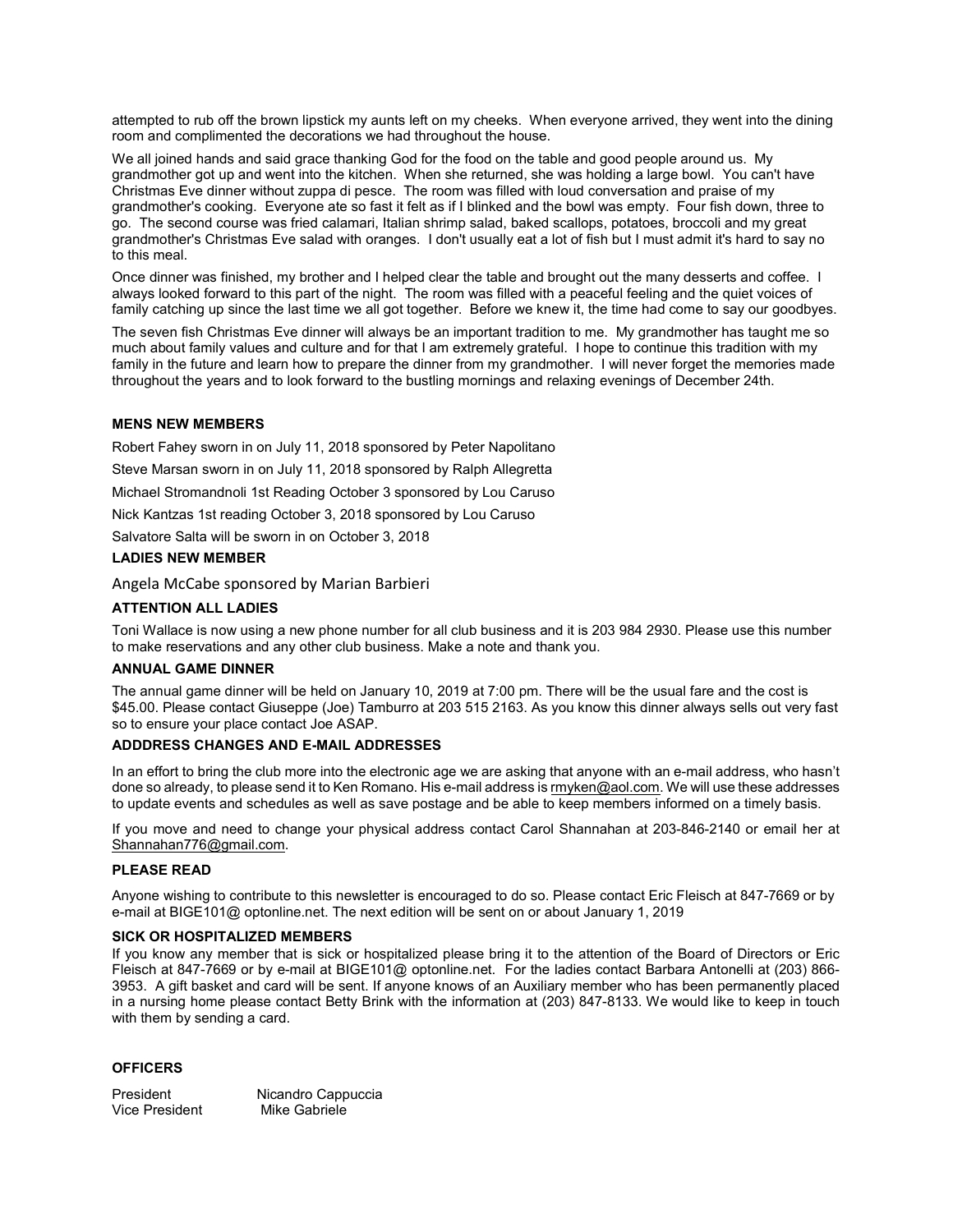| <b>Financial Secretary</b> | Ken Romano          |
|----------------------------|---------------------|
| <b>Financial Sect'</b>     | Ralph Allegretta    |
| Treasurer                  | Mike Tolla          |
| <b>Assistant Treasurer</b> | Steve Sabol         |
| <b>Recording Secretary</b> | Vincent Scicchitano |
| <b>Bar Manager</b>         | James O'Brien       |
| Assistant Bar Manager      | John Vozzo          |
| <b>Public Relations</b>    | Eric Fleisch        |
| Sergeant At Arms           | <b>Ken Prince</b>   |

# BOARD OF DIRECTORS

John Vozzo Chairman Tony Cappuccia Vice Chairman Nicandro Cappuccia Mike Gabriele Mike Tolla Ken Romano Vincent Scicchitano Keith Stadler Walter Cerretani James O'Brien Sal Covello Andrew Troetti Steve Sabol

# MARINA COMMITTEE

Darren Winter Andrew Troetti Joseph Buffone Treasurer Frank Felicissimo

#### LADIES AUXILLARY

| President                  | Camille Andreozzi                              |
|----------------------------|------------------------------------------------|
| <b>Vice President</b>      | Toni Wallace                                   |
| Recording Secretary        | Marie Mappa                                    |
| Corresponding Secretary    | Barbara Antonelli                              |
| Treasurer                  | Maria Chuhta                                   |
| <b>Financial Secretary</b> | Carolyn Shannahan                              |
| Sergeant at Arms           | Mary Ann Cappuccia                             |
| <b>Public Relations</b>    | Maria Vozzo                                    |
| <b>BOARD OF DIRECTORS</b>  |                                                |
| Chairman of the Board      | Kate Fiore                                     |
| Vice Chairman              | Vicki Raymond                                  |
| <b>Members</b>             | Joanne Guaglione, Lisa Prince, Arlene Peterson |

- Oct. 3 Mens Meeting 8:00 pm
	- 4 Ladies Auxiliary Meeting 7:30 pm
	- 6 Private Party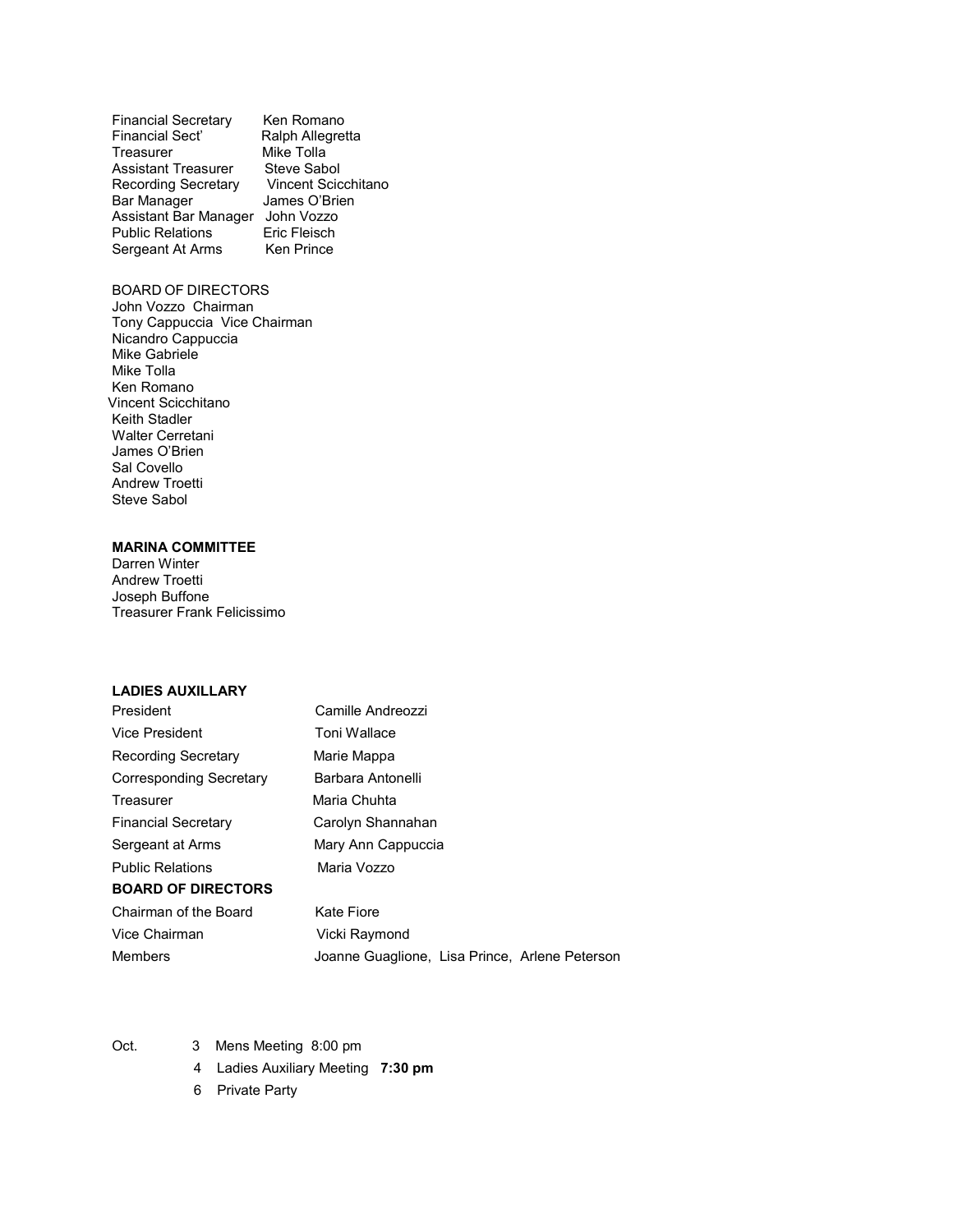- 7 Columbus Day Parade 11:00 am Meet at Eagles Club on Mott St. See text for details
- 13 Community Awards Dinner Dance \$35.00 Tony Cappuccia 203 515 7706
- 15 Bocce Dinner 7:00 PM
- 18 Ladies Dinner 7:00 PM
- 20 Private Party
- 27 Halloween Dance: Prizes for best costume Sandwedge King Food Truck on site: Chicken parm, Bbq chicken Buffalo chicken, Steak and cheese, Meatball parm, Pulled pork
- 28 Childrens Halloween Party 2:00 till 4:00 Maria Vozzo 203 853 3996
- 31 Mens Dinner

# Nov. 1 Ladies Auxiliary Meeting 7:00 PM

Member Appreciation and Nominations

- 3 Private Party
- 7 Mens Meeting
- 10 Karaoke with Leigh Henry
- 15 Ladies Dinner 7:00 PM
- 17 2<sup>nd</sup> Annual Sauce Contest and Pasta Dinner \$25.00 Streets of the Bronx Band For reservations or to enter Contact Tony Cappuccia 203 515 7706
- 18 Holiday Craft Fair 9:00 am to 3:00 pm
- 24 Armed and Dangerous Band

# Dec 1 DJ Dom and all his Christmas Cheer

- 6 Ladies Auxiliary Meeting 7:00 PM Election of Officers and Board Members
- 8 Country Christmas Featuring; Jakes Rocking Country Band Celebrate Christmas the Country Way \$35.00 Pulled Pork, BBQ Chicken, Baked Beans, Mac n Cheese, Salad and Peach Cobbler
- 9 Childrens Christmas Party 2:00 till 4:00 Contact Maria Vozzo 203 853 3996
- 13 Womens Auxiliary Christmas Dinner 7:00 PM
- 15 Mens Christmas Party
- 22 No Entertainment
- 31 New Years Dinner Dance \$75.00 Contact Chris Iannacone 203 722 8104
- Jan 10 Game Dinner 7:00 pm \$45.